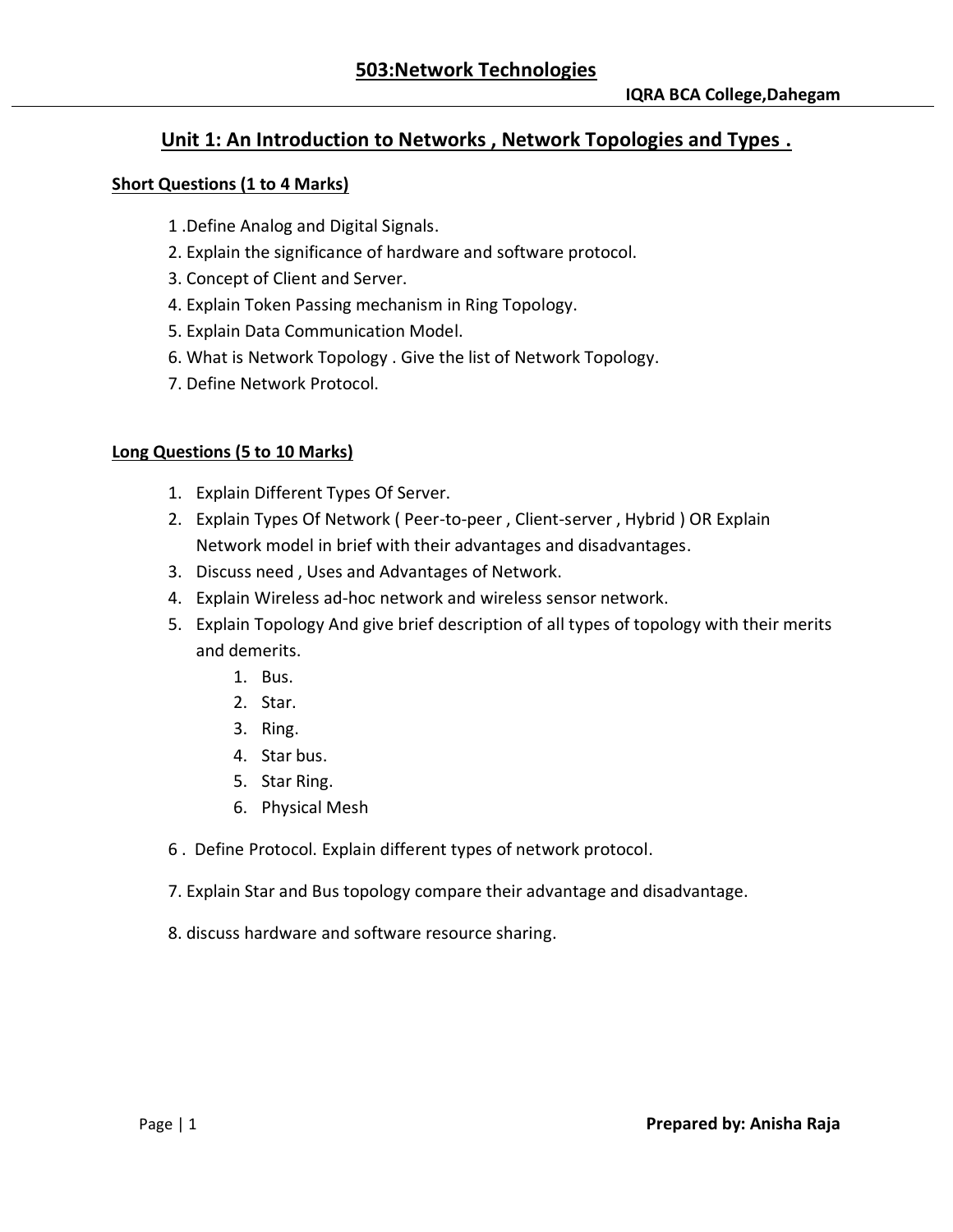## **Unit 2: The OSI Model and Network Hardware.**

### **Short Questions (1 to 4 Marks)**

- 1. Define Terms: Bit rate , . Baud , Bandwidth , Nyquist bit rate.
- 2. Differentiate guided media and unguided media.
- 3. Why is there a twist in twisted pair cable? Justify.

#### **Long Questions (5 to 10 Marks)**

- 1. Explain All OSI Layers. ( Physical , Data link , Transport , Network , Session , Presentation, Application)
- 2. Explain Different types of cables used for computer network in details with example.
- 3. Compare Microwave , Satelite and Infrared transmission system, based on following factors.
	- a. Installation.
	- b. Bandwidth Capacity
	- c. Attenuation.

4. Compare Twisted Pair , Coaxial Cable and Fiber Optic Cable Based on the Following Factors.

- a. Installation.
- b. Bandwidth Capacity
- c. Attenuation.
- d. Cost.
- 5. Explain the method of communication using Satellites.
- 6. Note on Satellite Communication.

## **Unit 3: Network S/W (Operating System).**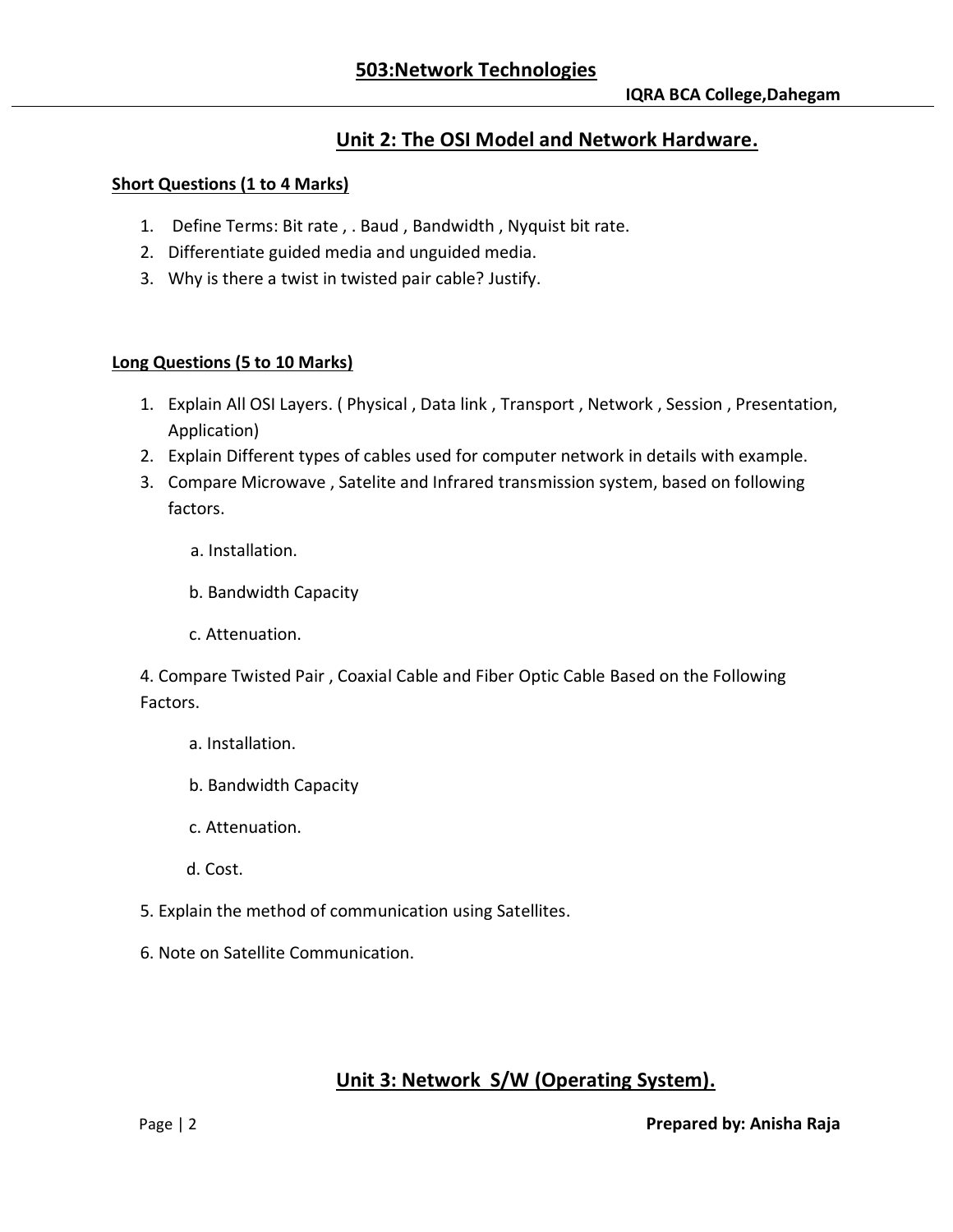### **Short Questions (1 to 4 Marks)**

- 1. Explain NTFS system of Windows NT operating System.
- 2. What is Network operating system?
- 3. Briefly explain client operating system.

### **Long Questions (5 to 10 Marks)**

- 1. Compare the features of client operating system and server operating system.
- 2. What are the features of network software?
- 3. Short note on server operating system.
- 4. Explain about different network operating system.

## **Unit 4: Network Security : Introductory Concepts and Terminologies.**

#### **Short Questions (1 to 4 Marks)**

- 1. What is cipher text?
- 2. What is purpose of Public and Private Key ?
- 3. Define Block cipher.

#### **Long Questions (5 to 10 Marks)**

- 1. Write a note on Cryptography.
- 2. Write a note on Firewall.
- 3. Define the term cryptography. Write a note on Asymmetric Cryptography.
- 4. What is Firewall ? What are the functions of firewall ? Explain Packet Filter and Proxy firewall in details.
- 5. Write short note on Public Key Infrastructure.
- 6. Explain the importance of Digital Certificates and Digital Signatures.
- 7. What is Firewall ? How it works / What are the different types of firewall ?
- 8. Write short note on Digital Signature.